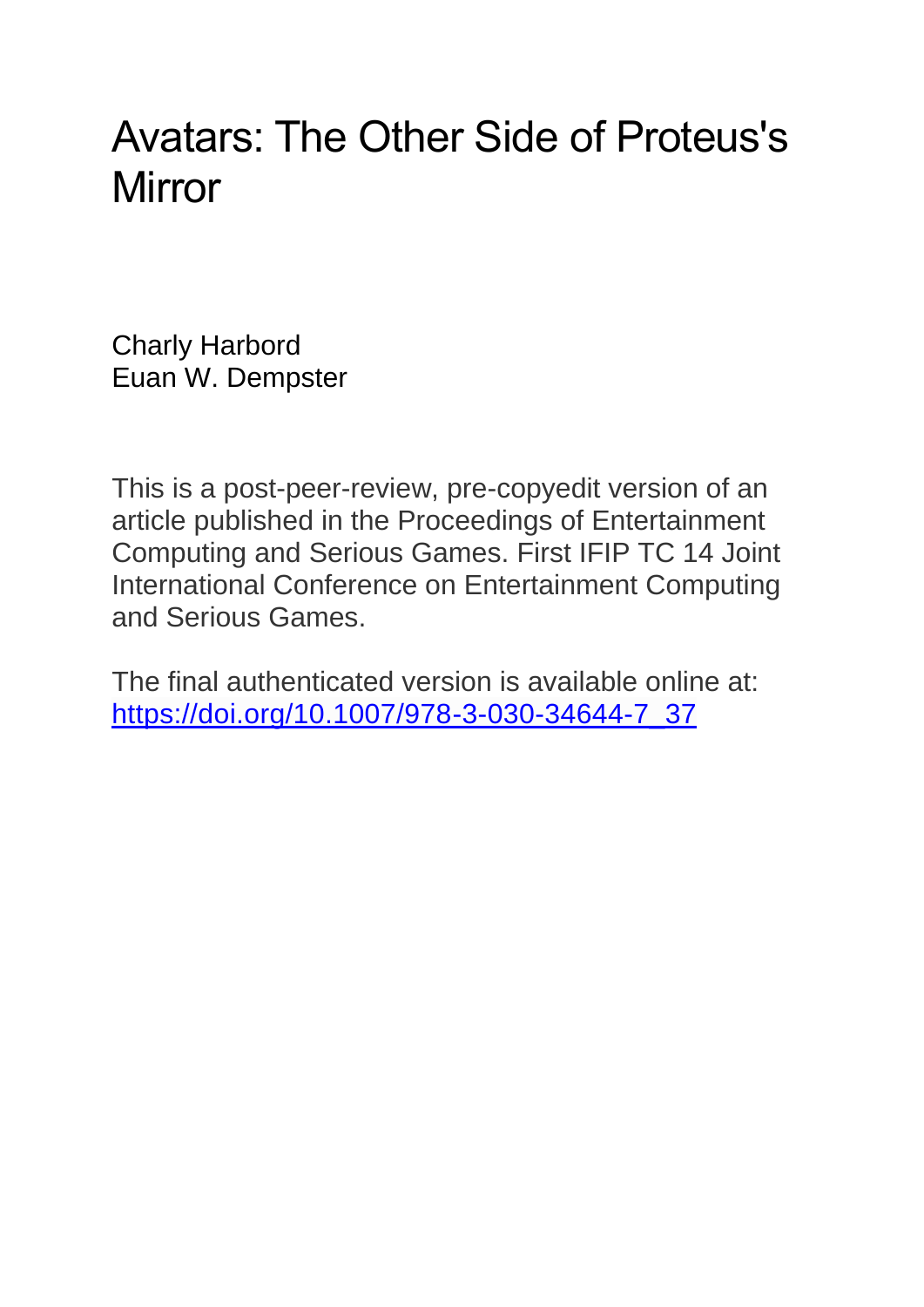## **Avatars: the other side of Proteus's Mirror**

A study into Avatar choice regarding perception.

Charly Harbord <sup>[0000-0001-7079-852X]</sup>

<sup>1</sup> Abertay University, Bell Street, Dundee, DD1 1HG

[c-a.harbord@abertay.ac.uk](mailto:c-a.harbord@abertay.ac.uk)

**Abstract.** The trend for online interactions, can be regarded as being 'anti-socially social', meaning that a great deal of time is spent playing, working and socializing with the internet serving as the communication conduit. Within that Virtual Social Environment very deep relationships are formed and maintained without the parties ever having met each other face-to-face. Raising the question how much does the physical appearance of an avatar influence the perception of the person behind it? Are relationships informed by appearance even in the virtual world and what implications does that have for second language acquisition? This paper leads to a small-scale research project where a selection of avatars with various racially identifiable characteristics were used to identify which avatars a second language speaker would feel more at ease interacting with in the target language. The resultant research aims to test three hypotheses regarding preferred avatar choice for second language users based solely on perceptions.

**Keywords:** Avatars, Second Language Acquisition, Proteus Effect, Perception, Chinese Concept of Face, RPGs

## **1 Literature Study:**

#### **1.1 Proteus Mirror**

Yee and Bailenson (13) coined the term 'The Proteus Effect' to define the way in which in-game behaviors are influenced by the appearance of a player's avatar. These selfperceptions and resulting actions can be seen as independent from perceptions of other players. It is important to the future planned research on RPGs and second language acquisition to ascertain whether interaction with other avatars is based on cultural aesthetics and perceived personality. This paper aims to look through the other side of Proteus's mirror to examine what the viewer sees and how that affects their online ingame interactions.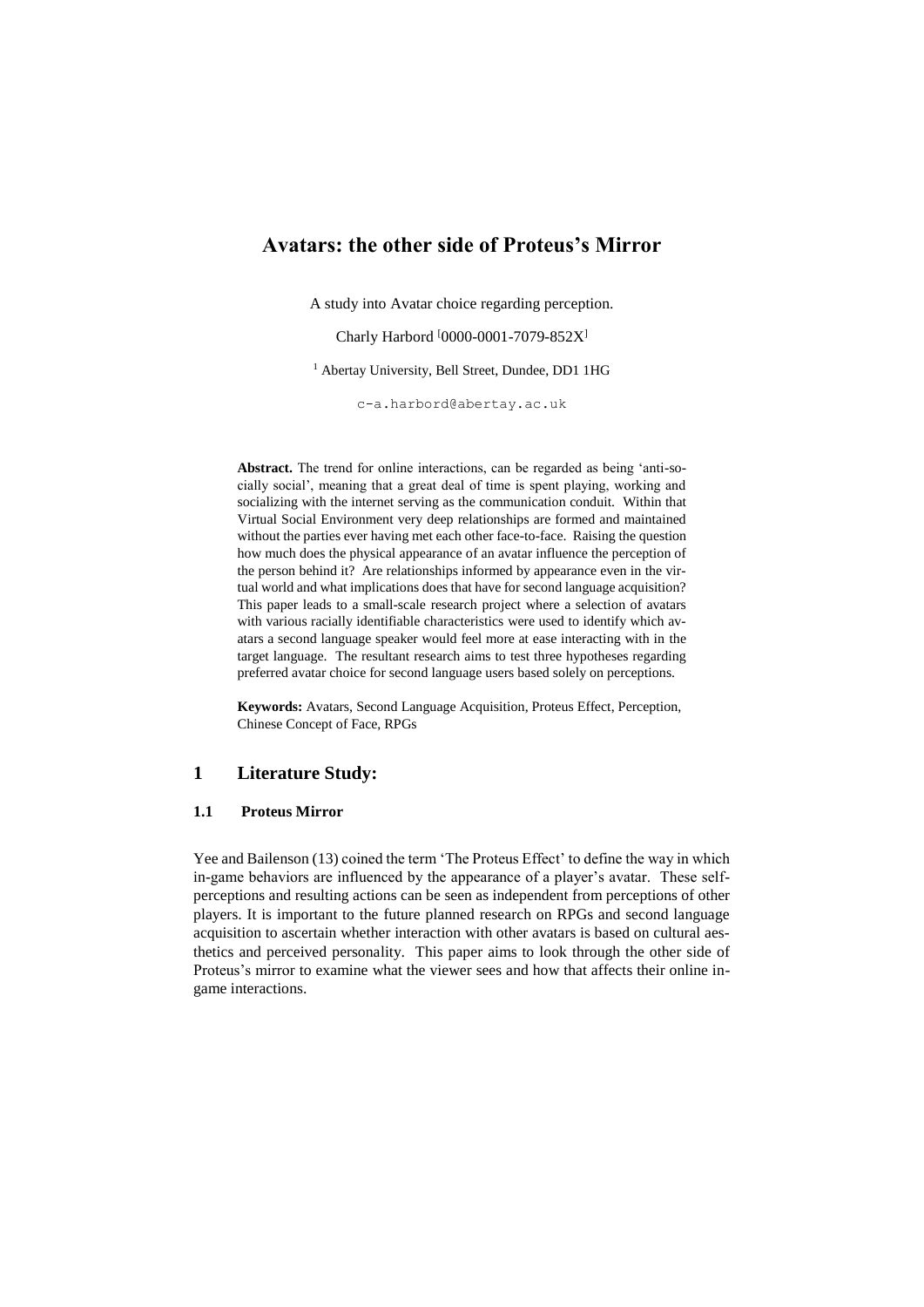#### **1.2 Avatars**

Avatars are endemic throughout online communities and modern culture (1). High levels of personalization allow players to select exactly how they wish to present themselves and therefore how they wish to be perceived by others; creating a virtual mask (2; 4; 3). When a new avatar is encountered, impulse judgements are often made regarding the personality of the user informing the type of interpersonal relationship that may be formed and acting a predictor of the behavioral profile of the user; known as the 'Thin-Slice Effect' (10). The high level of avatar customization freely available now to users, means that the thin-slice style of judgement has greater validity (4). However, the 'thin-slice' may be open to a certain level of bias with the viewer superimposing how honestly, they themselves self-represent as an avatar. The study aims to investigate how avatar perception affects relationships in general and specifically as second language interlocutors. It is intended that the focus of this small-scale research will be purely on the aesthetics of avatar perception and the level of subjectivity held by the viewer towards the visual cues.

#### **1.3 Face and Second Language Acquisition**

When relationships are formed and maintained entirely online via the medium of avatars, the player is likely to feel less anxiety due to the 'faceless' anonymity of the interaction. Additionally, the lack of visible social prompts based on context that may otherwise cause interference, allow for a freer interaction without anxiety or inhibition (8). This is particularly prevalent cross-linguistically between English and Mandarin. The use of a racially neutral avatar can help to alleviate the anxiety that can be felt when communicating with a native speaker in the target language (7). The concept of 'Face' resonates quite strongly with Chinese native speakers (9; 11). Face is intrinsic to Chinese culture; it holds that the perception of a person and how they present themselves is potentially more important than the actual reality. Avatars allow a degree of freedom within the interactions as there is no perceived loss of face (11). Feeding into the negation of face is a sense of impermanence and reduction of responsibility with avatar relationships; should a major mistake or social faux pas happen instead of trying to make amends a new avatar can be created, and the cycle starts over (5).

## **2 Avatar Small Scale Study**

The main area of research in the small-scale study was directed at second language speakers and how willing or not they are to interact with avatars that represent the cultural and racial background of the target language. Participants were shown a selection of avatars representing a potential target language interlocutor. They were then asked to express what their perception of the character is and what level of interaction they would take.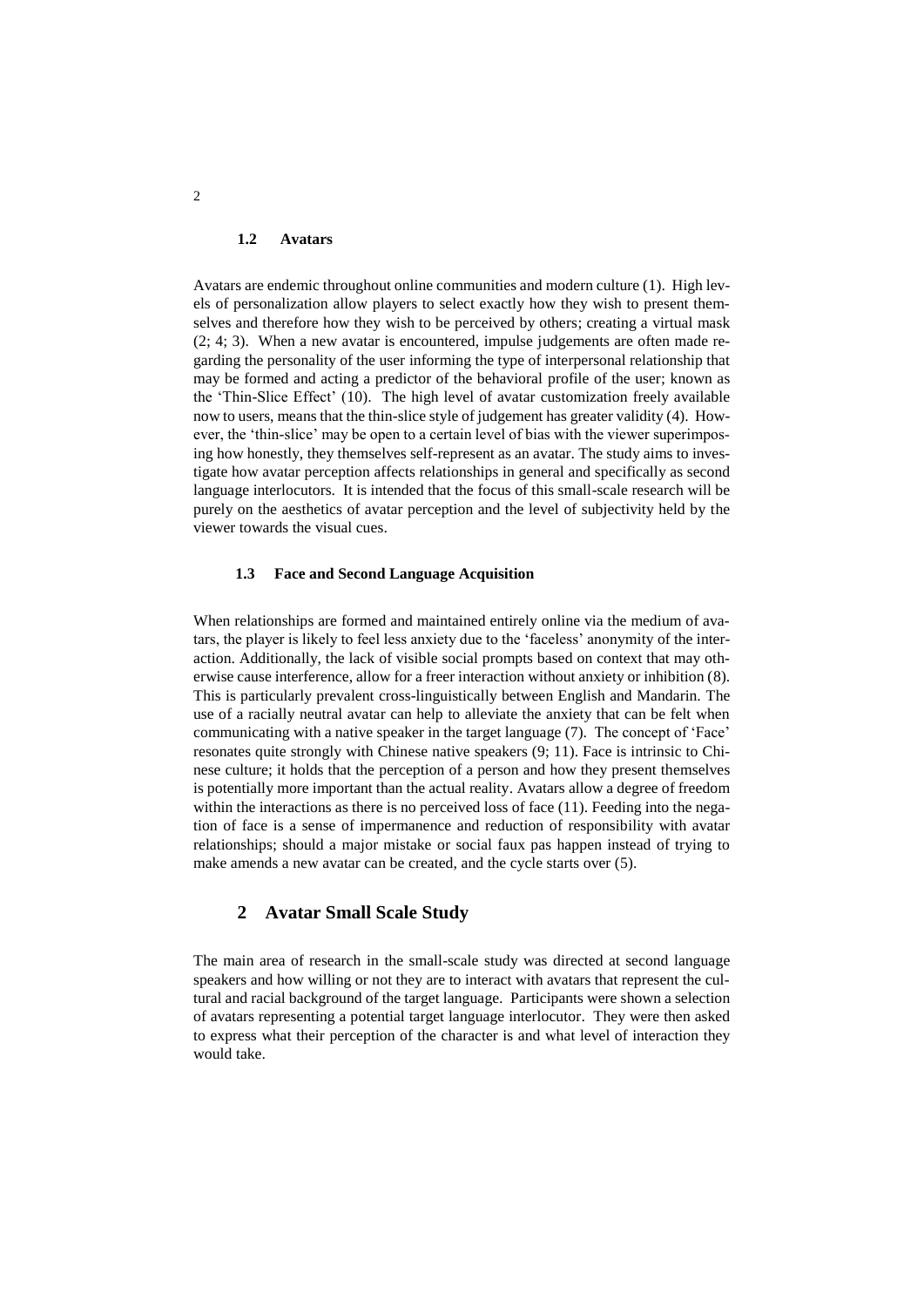It was predicted that the choice of avatar for in game interactions would mimic those in real life; that the second language speakers would feel more at ease interacting in the target language with a more culturally neutral character. Within the classroom environment students are quite happy to use the target language to converse and feel less pressure to be perfect at the language, thereby creating a rapport and a safe space with peers of similar ability (9). However, when faced with a native speaker, students reported feeling anxious and reluctant to interact in the target language (9). It was predicted that players would feel more comfortable interacting in the second language if their avatar looks more culturally representative to the target language and the interlocutor's avatar looks more generic.

In order to test the hypothesis as a proof of concept, 16 avatars were designed to represent multiple racial identifiers and fantasy styles (see figure 1). The participants were 20 Chinese students who have English as a second language and 20 home students who learn Mandarin. They were asked to select which of the avatars they would choose in three different scenarios. The scenarios are based on the participant being a second language user interacting with native speakers in the target language in an RPG. 1) Which avatar that they would feel comfortable interacting with in the target language with. 2) Which avatar that they would feel uncomfortable speaking in the target language with. 3) Which avatar would they choose for themselves as the second language speaker. The preferred avatars will inform the choices given in the resultant RPG that is being created by the author for the larger scale research project into the use of RPG for the mutual enhancement of both Mandarin and English.



*Figure 1: Avatars designed for the study.*

**Hypothesis 1:** Participants are more likely to choose an avatar that resembles a native speaker. Players will select an avatar to look more racially appropriate to the target language and be more comfortable interacting with avatars that present as less racially stereotypical.

**Hypothesis 2:** Participants are more likely to be comfortable interacting with a more racially neutral character. Avatars with a lower level of racial and cultural identifiers act as the interlocutor helps to negate the levels of anxiety that a second language speaker may have when interacting with a native speaker.

**Hypothesis 3:** Participants are more likely to experience increase lack of inhibition and increased motivation due the anonymity of using an avatar. Avatars enhance not only the immersion and emotional investment also the role-play and communication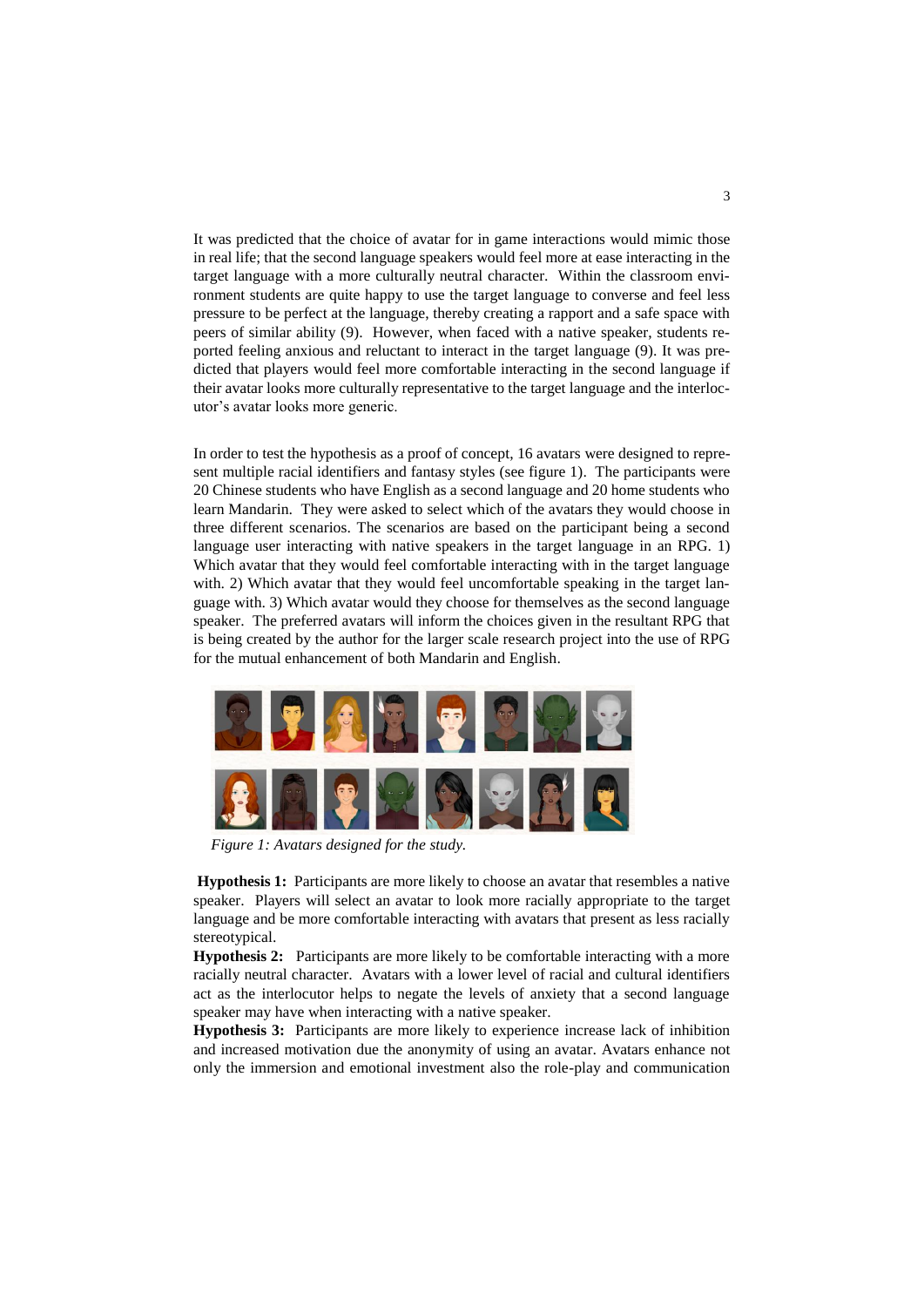between players (6). The use of an avatar can help negate the anxiety that a learner may feel within face-to-face conversation in the target language (8).

#### Preliminary Results:

The first round of testing was the Chinese participants carried out via an anonymous online questionnaire.



**1** shows the avatars that the Chinese participants were most likely to choose to represent themselves. The reasons given for these choices were: "the Chinese boy looks most like me" "this avatar is the most neutral" and "she is really pretty so more people may choose to talk to me".

**2** shows the avatars that the Chinese participants would choose to interact with in the target language. The reasons given for these selections were "She is the prettiest", "I like her smile", "She looks Scottish and I want to go to Scotland".

**3** shows the avatars that the Chinese participants would not want to interact with. The reasons given for these selections were "This avatar is too ugly", "I don't like it's face".

Whilst the chosen avatars for each scenario reflected the author's predictions the reasonings veered from the original hypotheses. The Chinese participants demonstrated aesthetics to be the main driving force behind their choices. When considered with the burgeoning "*meinü jingji*, beauty economy" (12) in China the justifications are not surprising. Closely linked to face; beauty is intrinsically connected to success and prestige.

#### **Conclusion**

The results have allowed the avatar choice given to the Chinese players to be narrowed down to the top three from  $1 \& 2$ . The home participants questionnaire will be carried out in September 2019; informing the avatar choices given to players of the finalized RPG for the larger study. Further research will focus on the investigating the socio-cultural implications of avatar choice and how aesthetics of perception affects player interactions in the target language. Additionally, connections will be drawn between the historical culture of mask use and the Chinese concept of 'Face'.